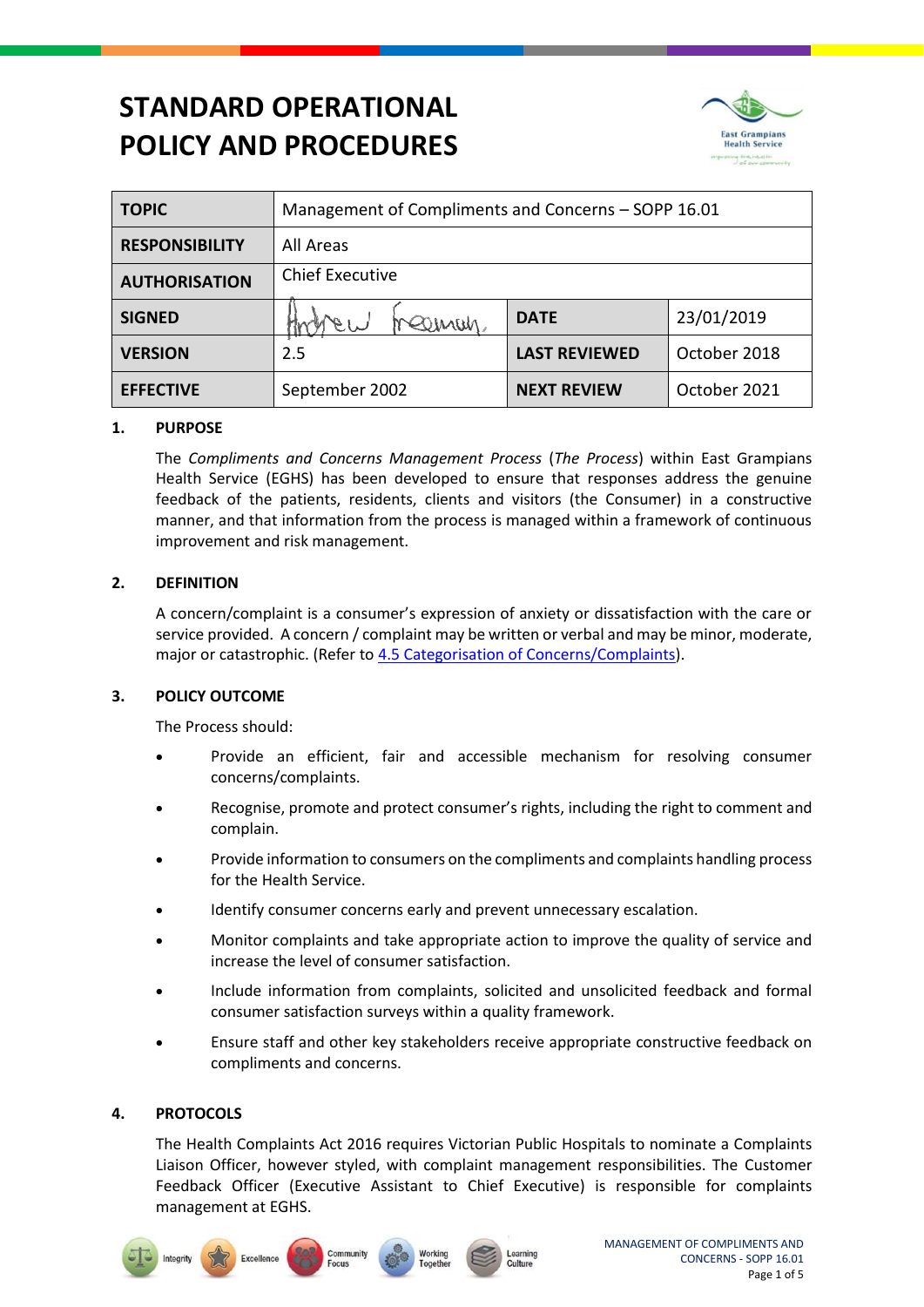# **4.1 Consumer Comment, Concern or Complaint**

- 4.1.1 Where possible and appropriate concerns/complaints are resolved at the point of service.
- 4.1.2 Concerns/complaints unable to be resolved immediately at the point of service, and which require the input of a third party are referred to the Customer Feedback Officer.
- 4.1.3 Serious or substantial concerns which arise during normal business hours, are referred immediately to the Customer Feedback Officer. After hours, serious and substantial complaints are referred to the Department Manager or Nursing Supervisor who will advise the Customer Feedback Officer at the earliest time.
- 4.1.4 When an issue is verbally communicated to a staff member, the complainant is given the option of registering their comment using the relevant '*Compliments or Concerns'*  form, or by telephone, website, fax or letter. The complainant can also choose to have a representative (relative or carer) make a formal complaint on their behalf.
- 4.1.5 In the case of a personal visit or telephone complaint, the Customer Feedback Officer, or designate, will clarify the nature of the problem with the complainant during the initial contact.
- 4.1.6 Where appropriate, the Customer Feedback Officer may take action to resolve the complaint immediately. In cases where immediate resolution of the problem is not possible the matter is referred to the relevant Head of Department for investigation and follow up.
- 4.1.7 The Chief Executive will be notified of all complaints at the first available opportunity at the discretion of the Customer Feedback Officer.
- 4.1.8 Concerns/complaints are communicated to the department manager.
- 4.1.9 A pro-active/preventative approach is taken by the Customer Feedback Officer when clinical or non-clinical staff identify potential issues relating to consumer dissatisfaction.
- 4.1.10 Where a complaint has the potential to result in litigation, the Health Service Insurer is notified.
- 4.1.11 In the instance of a compliment, the Chief Executive will be notified and will ensure relevant staff are advised.
- 4.1.12 Resolution of complaints should be completed within 30 days. If further investigation time is required, an extension to the 30 days may be given by contacting the Chief Executive's office.

## **4.2 'Vexatious' Complaints or Complaints that cannot be resolved**

From time to time, complaints can become vexatious in that:

- All reasonable avenues for resolution of a complaint have been followed (e.g. letter of response, meeting, follow-up letter) without effect.
- The complainant appears to be pursuing the complaint unreasonably or appears to be targeting an individual or group.

In such situations, the Chief Executive, a member of the Executive Team or Customer Feedback Officer may choose to:

- Arrange a further meeting with the complainant
- Refer the complainant to Health Complaints Commissioner, Aged Care Quality and Safety Commission, Elder Rights Advocacy, Office of the Public Advocate, State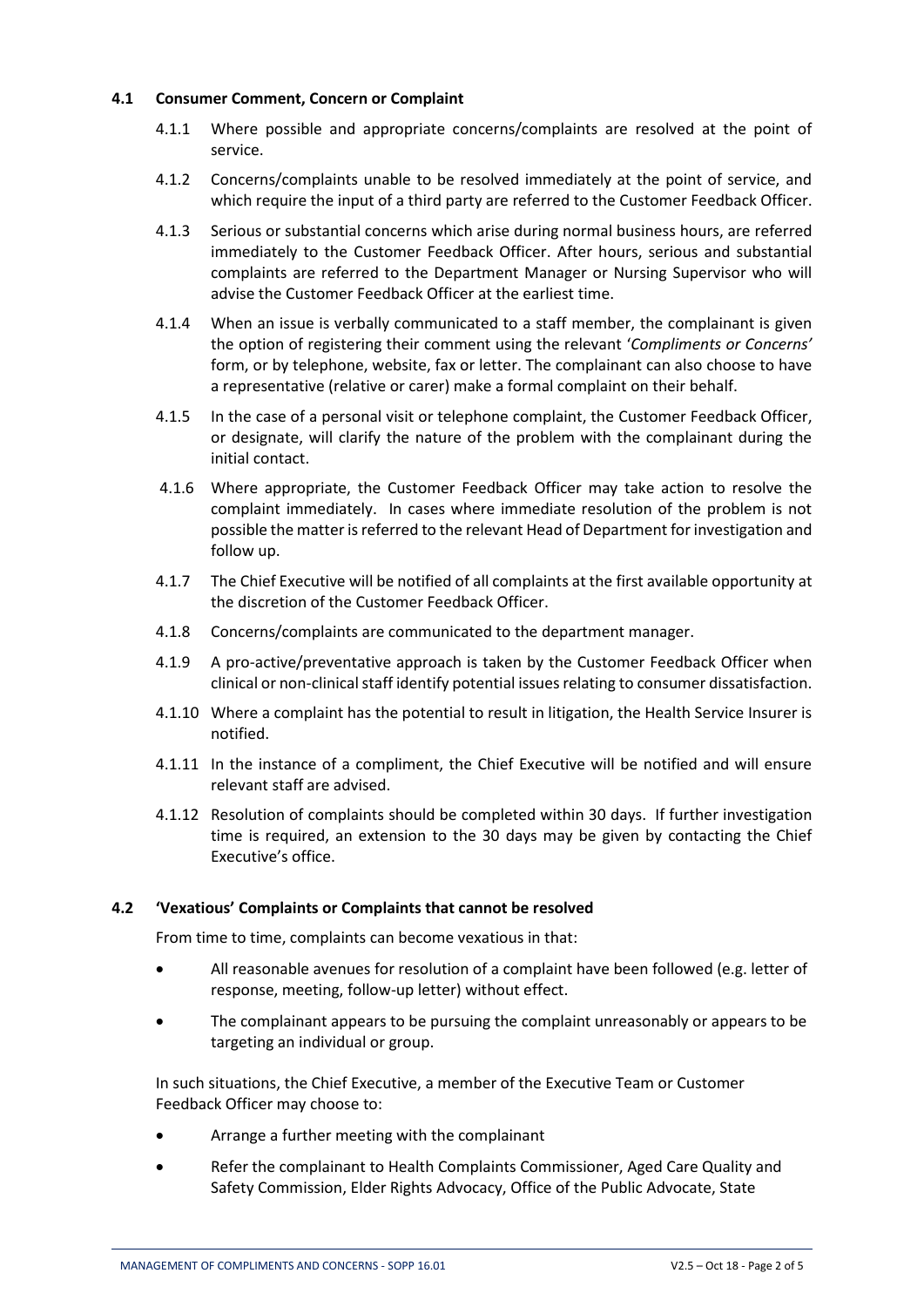Trustees or the Ombudsman. EGHS will respond to any complaints received by these agencies in the appropriate timeframe.

 Terminate the complaint process (if all available steps have been taken and documented)

## **4.3 Acknowledgement of the Comment**

- 4.3.1 All complainants are to receive a phone call from the Director/Manager of the relevant Department in the first instance to discuss the concerns raised, within 24 hours.
- 4.3.2 A file note will then need to be sent to the Customer Feedback Officer detailing the discussion and proposed course of action to resolve the complaint/concern.
- 4.3.3 Following investigation of the complaint a letter from the Chief Executive or delegated Officer will notify the consumer of the outcome.
- 4.3.4 In the instance of a compliment, the consumer's comment will be acknowledged by the Chief Executive.

## **4.4 Data Management**

The Customer Feedback Officer is responsible for maintaining a register of complaints. Complaints relating to a staff member will be noted and forwarded to the Human Resource Manager to manage via the appropriate Human Resources policy.

Verbal complaints made to Department Managers are maintained in a departmental complaints register. If the Manager thinks the complaint needs to be escalated, it is forwarded to the Customer Feedback Officer.

## Continuous Improvement and Risk Management

- 4.4.1 A summary of compliments and concerns, (maintaining consumer and staff confidentiality) will be reported to the Clinical Governance Committee and all staff quarterly.
- 4.4.2 Departmental complaints are discussed at Aged Care Clinical Governance Committee and Leadership Committee meetings.

## <span id="page-2-0"></span>**4.5 Categorisation of Concerns/Complaints**

EGHS has adopted the following category codes, developed by the Health Services Commissioner, to facilitate recording and trending concerns/complaints.

#### 4.5.1 Rating of Seriousness:

#### *No Action Required:*

Frivolous, vexations, obviously misconceived or where an investigation is unwarranted.

#### *Minor:*

The problem is easily resolved by a phone call or letter and an explanation is sufficient.

*Moderate:*

There has been a misunderstanding; issues frequently involve access to records, disputes about costs, discourtesy, diagnostic or treatment errors without serious sequel.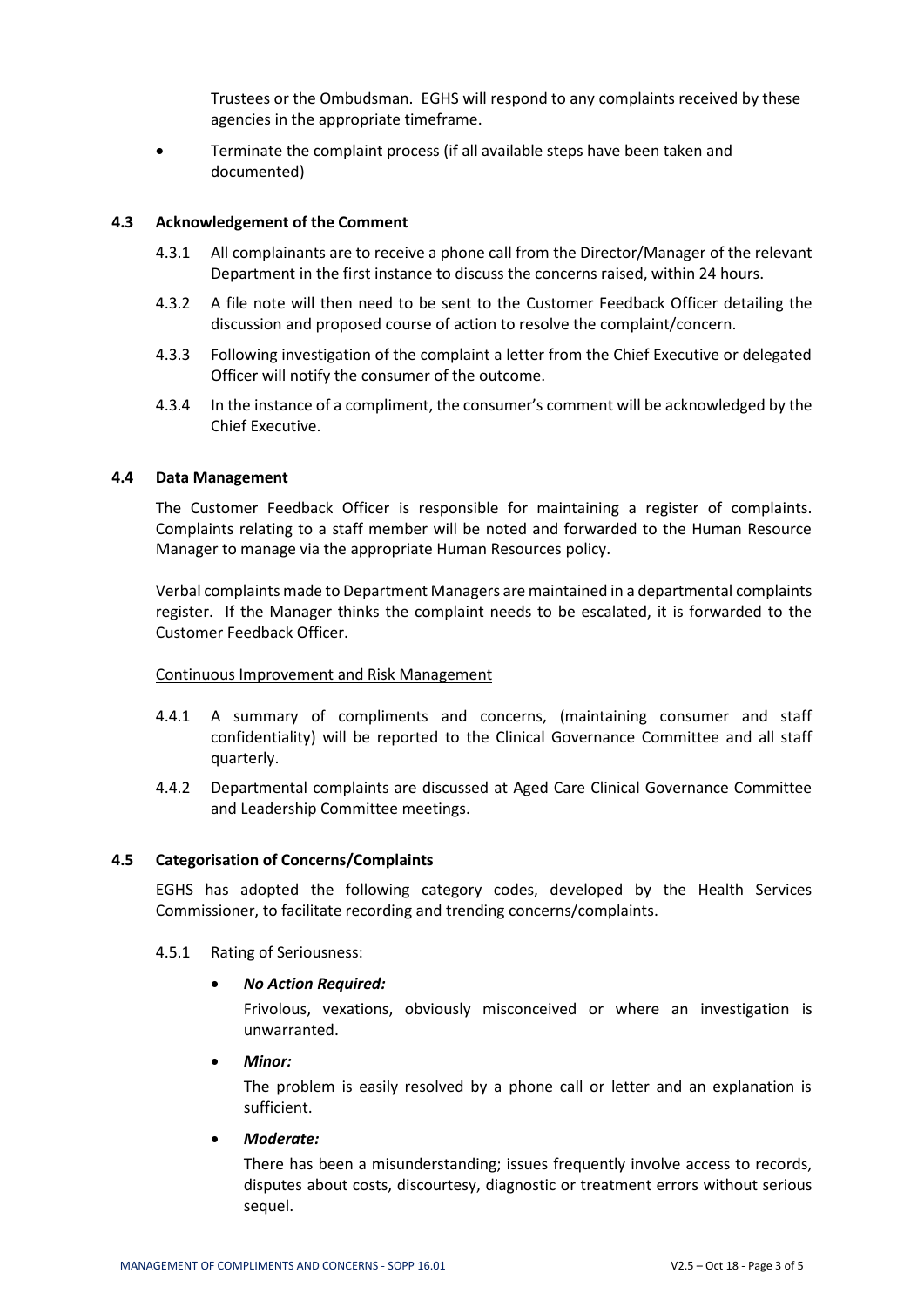*Major:*

These are significant quality assurance implications, changes in practice are needed to avoid a recurrence or there is a need for policy development.

*Catastrophic***:**

Usually associated with personal injury, professional misconduct, unlawful or unethical acts, and lack of informed consent with adverse outcomes.

## 4.5.2 Category or Topic of Concern/Complaint:

- **Access to services**
- **Access to facility**
- **Administration**
- **Communication**
- **Confidentiality**
- **Cost**
- **Rights**
- **Treatment**
- **Environment**
- **Catering**
- **Customer Service**
- **Linen Service**
- **Maintenance**
- **Unsubstantiated**
- **Issue to be noted**

#### **5. REFERENCES**

Australian Standard AS 4269 – 1995

Standards Australia

"Every Complaint is an Opportunity: Guidelines for Hospitals in the Management of Complaints" Health Services Liaison Association Inc. Melbourne 1994.

Health Complaints Information Project Guidelines, Health Services Commissioner, January 1996.

Health Complaints Act 2016

National Safety and Quality Health Service Standards – Standard One

Aged Care Quality Standards – Standard 6

# **6. RELATED DOCUMENTS**

[Disciplinary Procedure](http://intranet.eghs.net.au/Files/Policies/Disciplinary%20Procedure%20-%20SOPP%2035.33.pdf) – SOPP 35.33

[Employee Complaints and Grievance](http://intranet.eghs.net.au/Files/Policies/Employee%20Complaints%20and%20Grievance%20-%20SOPP%2035.12.pdf) – SOPP 35.12

[Serious Misconduct, Harassment, Sexual Harassment and Bullying](http://intranet.eghs.net.au/Files/Policies/Serious%20Misconduct%20-%20Harassment%20-%20Sexual%20Harassment%20-%20Bullying%20-%20SOPP%2035.18.pdf) – SOPP 35.18

Compliment and Concerns Forms

Compliments or Concerns - [Community Health Centre -](http://intranet.eghs.net.au/Files/Form/Compliments%20and%20Concerns%20-%20CHC%20-%2016.01.19.pdf) 16.01.19

Compliments or Concerns - [Community Nursing -16.01.20](http://intranet.eghs.net.au/Files/Form/Compliments%20and%20Concerns%20-%20Community%20Nursing%20-%2016.01.20.pdf)

[Compliments or Concerns -](http://intranet.eghs.net.au/Files/Form/Compliments%20and%20Concerns%20-%20Patricia%20Hinchey%20Centre%20-%2016.01.09.pdf) Day Centre - 16.01.09

[Compliments and Concerns -](http://intranet.eghs.net.au/Files/Form/Compliments%20and%20Concerns%20-%20Generic%20-%2016.01.01.pdf) Generic - 16.01.01

[Compliments or Concerns -](http://intranet.eghs.net.au/Files/Form/Compliments%20and%20Concerns%20-%20GVC%20-%2016.01.13.pdf) GVC - 16.01.13

[Compliments or Concerns -](http://intranet.eghs.net.au/Files/Form/Compliments%20and%20Concerns%20-%20IPU%20-%2016.01.12.pdf) IPU - 16.01.12

[Compliments or Concerns -](http://intranet.eghs.net.au/Files/Form/Compliments%20and%20Concerns%20-%20Lowe%20Street%20-%2016.01.11.pdf) Lowe Street - 16.01.11